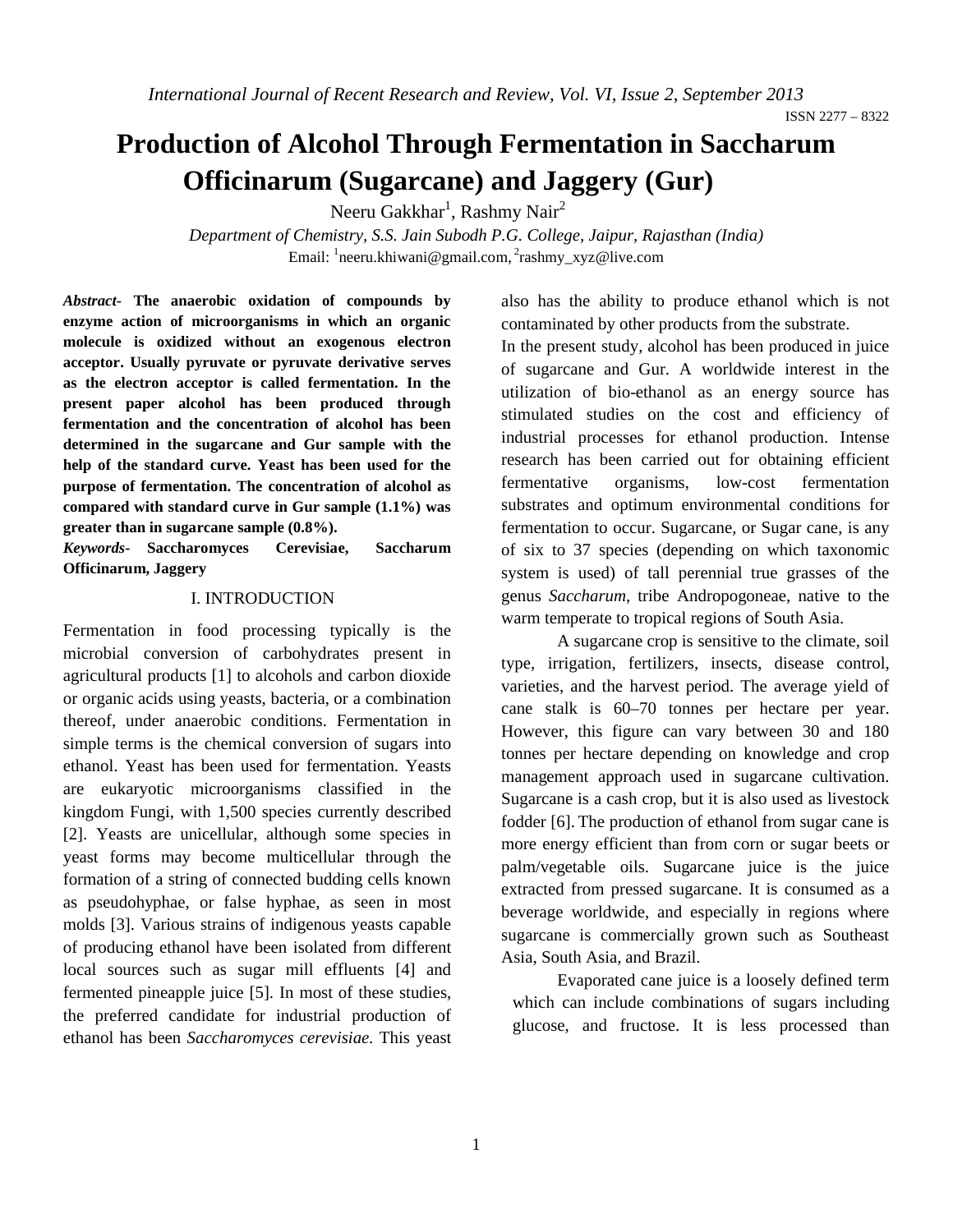bleached white sugar. Nutritional benefits are minimal; evaporated cane juice contains trace minerals and vitamins but has the same amount of calories as table sugar. Jaggery/Gur is a pure, traditional, unrefined form of sweetener. It is a good source of minerals like Calcium, Iron, Phosphorous and Protein.

## II. MATERIAL AND METHOD

#### *A. From Juice of Sugarcane*

Juice is first diluted with saline. The solution is then made acidic with a small amount of sulphuric acid. Acidity is favorable to the growth of yeast but unfavorable to most other bacteria. Yeast is added to the resulting solution. The mixture is maintained at about 30°C for 2 or 3 days. During this period the enzyme invertase and zymase present in yeast bring about the conversion of sugars into ethyl alcohol. The fermented liquid is known as WASH. The wash contains 15-18% ethyl alcohol. It is subjected to fractional distillation in a special column. The fractional distillation of the wash yields three fractions:

- 1. Low boiling fraction drawn from the head of the column. It consists of acetaldehyde.
- 2. Main fraction drawn near the top of the column. It consists of 95% ethyl alcohol.
- 3. High boiling fraction drawn near the base of the column. It is called fusel oil.

# *B. From Gur (Jaggery)*

Firstly 5 gm of Gur is dissolved in saline. Sterilize this solution at 120-140°C under pressure. The solution is then made acidic with a small amount of sulphuric acid. Acidity is favorable to the growth of yeast but unfavorable to most other bacteria. Yeast is added to the resulting solution. The mixture is maintained at about 30°C for 2 or 3 days. During this period the enzyme invertase and zymase present in yeast bring about the conversion of sugars into ethyl alcohol. The fermented liquid/ wash contains 15-18% ethyl alcohol.

It is subjected to fractional distillation in a special column.

The fractional distillation of the wash yields three fractions:

- 1. Low boiling fraction drawn from the head of the column. It consists of acetaldehyde.
- 2. Main fraction drawn near the top of the column. It consists of 95% ethyl alcohol.
- 3. High boiling fraction drawn near the base of the column. It is called fusel oil.

# III. RESULT AND DISCUSSION

#### **Qualitative test of alcohol:**

- (A) Ceric ammonium nitrate test: Added 3 to 4 drops of the substance in water to 0.5 cm of the reagent diluted to 3 cm, shake. Formation of red colour indicates the presence of hydroxyl group.
- (B) Sodium test: Take the substance in a dry test tube; add a small piece of sodium metal. Effervescence due to the evolution of hydrogen gas indicates the presence of hydroxyl group.
- (C) Ester test: Take the substance in a dry test tube, add anhydrous sodium acetate and 4-5 drops of conc. sulphuric acid. Warm gently, pleasant fruity smell is given out which indicates the presence of alcoholic group. Results are shown in Table I.

| <b>Sample</b>          | Ceric<br>ammonium<br>nitrate test | Sodium<br>test | <b>Ester</b><br>test |
|------------------------|-----------------------------------|----------------|----------------------|
| Juice<br>- of<br>sugar |                                   |                |                      |
| cane                   |                                   |                |                      |
| Gur                    |                                   |                |                      |

TABLE I

### **Quantitative test**:

Dilute the pure alcohol at different concentration as given in Table II. Then take the absorbance of diluted alcohol at 650 nm wavelength with the help of spectrophotometer. This leads to the standard curve of